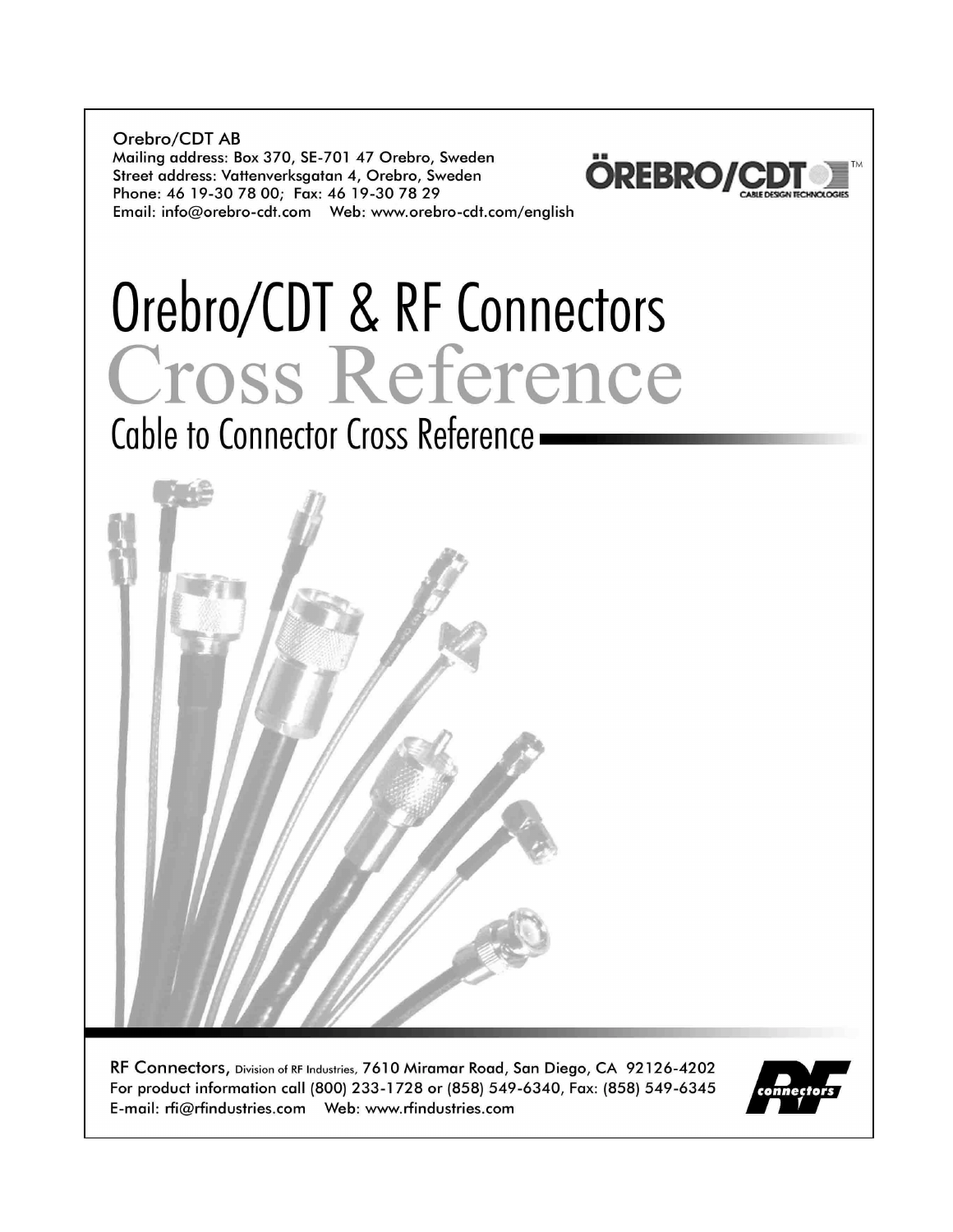# **HOW TO USE THIS MANUAL**

This manual is organized first by *Orebro* /CDT Cable groups and then by the types of RFI connectors available for each group. The connector lists are divided into subgroups by interface type.

Each connector listing contains the RFI part number, the description and the materials used for each connector. The materials listings consist of the body, shell, pin/contact, and dielectric.

The Cable Number Locator below is supplied for easy cross-referencing by cable part number to page number.

### *Example:*

*You need to know if RFI has an N Male Clamp Solder Plug for Orebro /CDT RG 142.* 

*Refer to the table below for Orebro/CDT RG 142. Go to page 6. Under the heading for Orebro /CDT RG 142, RG 400 you will find RFN-1005-C1 and RFN-1005-3C1.* 

From the description and the materials information you are able to determine if one of these connectors works for your application. The legend on page two explains the material codes used in this manual.

**Part numbers with an**  $(*)$  **are special order only.** If you have special requirements, please contact RF Industries' sales department for assistance.

| Cable #          | Page # | Cable #          | Page # | Cable #         | Page # |
|------------------|--------|------------------|--------|-----------------|--------|
|                  |        |                  |        |                 |        |
| <b>RG 142</b>    | 6      | <b>RG 187</b>    |        | <b>RG 400</b>   | 6      |
| <b>RG 178</b>    | 2      | <b>RG 188</b>    | 3      | <b>RG 404</b>   | っ      |
| <b>RG 179</b>    |        | <b>RG 196</b>    |        | <b>RGL 179</b>  |        |
| <b>RG 179 DS</b> |        | <b>RG 316</b>    | વ      | <b>RGL 316</b>  | 3      |
| <b>RG 180</b>    |        | <b>RG 316 DS</b> |        | <b>RGL 2901</b> |        |

### **Cable Number Locator**

*The information found in this guide was compiled using specifications that were current at the time of compilation. Please note that manufacturer's specifications are subject to change without notice. We therefore suggest that after using this guide to make your initial connector selections, you should obtain the latest product specifications from this cable manufacturer and RF Industries.*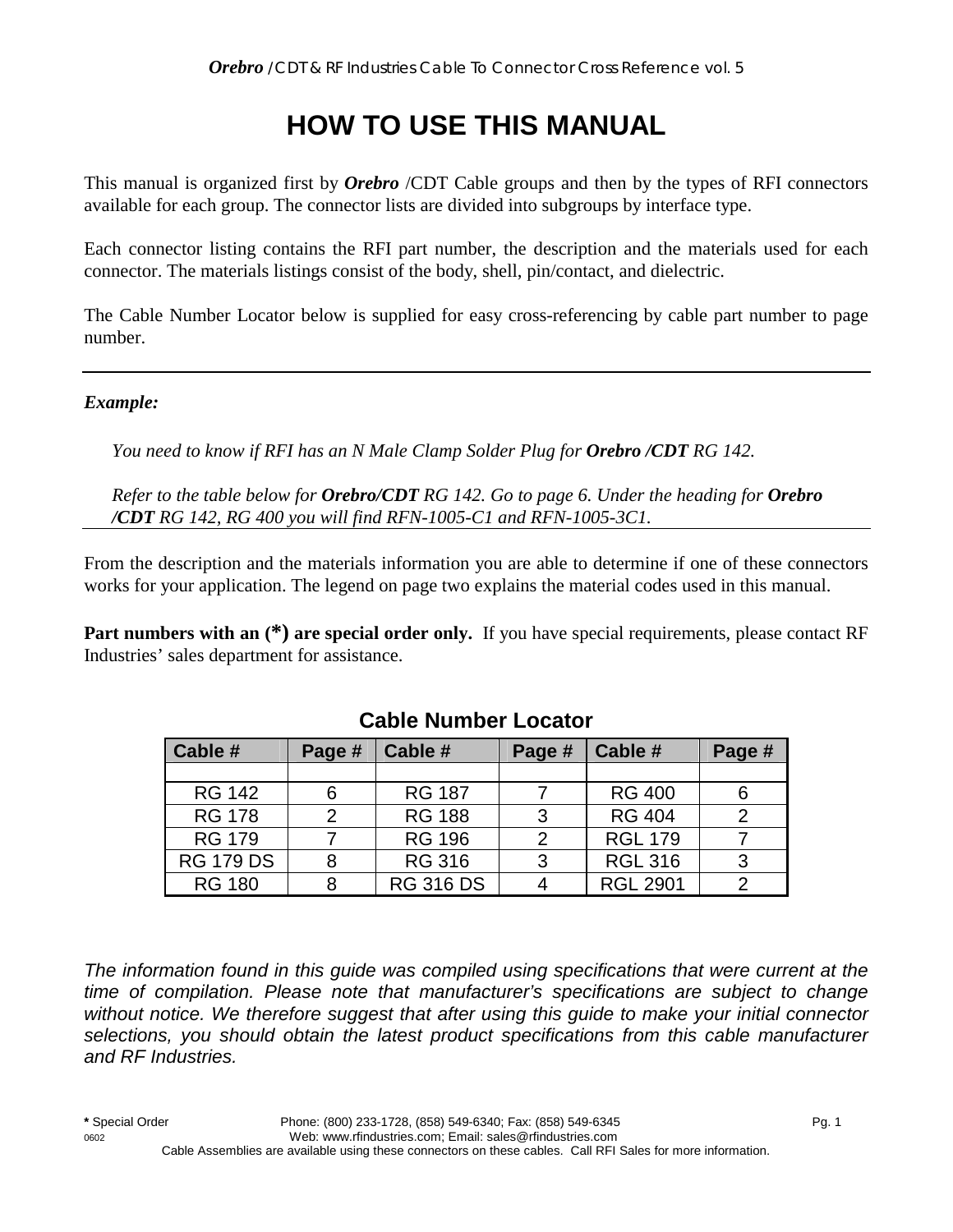## **Orebro /CDT & RF INDUSTRIES CABLE TO CONNECTOR CROSS REFERENCE**

| Legend                      |                             |                    |                                    |  |  |  |  |
|-----------------------------|-----------------------------|--------------------|------------------------------------|--|--|--|--|
| <b>BODY PLATING</b>         | <b>SHELL PLATING</b>        | <b>PIN/CONTACT</b> | <b>DIELECTRIC</b>                  |  |  |  |  |
| C - Chrome                  | C - Black Chrome            | $G -$ Gold         | <b>B</b> - Bakelite, Dap, Phenolic |  |  |  |  |
| $G - Gold$                  | $G - Gold$                  | $N -$ Nickel       | D - Delrin, Polypropylene          |  |  |  |  |
| $N - Nickel$                | N - Nickel                  | $S - S$ ilver      | T-PTFF                             |  |  |  |  |
| $S - Silver$                | S - Silver                  |                    |                                    |  |  |  |  |
| <b>SS</b> - Stainless Steel | <b>SS - Stainless Steel</b> |                    |                                    |  |  |  |  |

### **Orebro/CDT RG 178, RG 196, RG 404, RGL 2901**

| <b>PART NUMBER</b> | <b>DESCRIPTION</b>                                           | <b>BODY</b>  | <b>SHELL</b>   | P/C         | <b>DIE</b>              |
|--------------------|--------------------------------------------------------------|--------------|----------------|-------------|-------------------------|
|                    | <b>BNC</b>                                                   |              |                |             |                         |
| RFB-1110-1A*       | BNC Male Right Angle Crimp Plug                              | N            | N              | G           | T                       |
| <b>RFB-1117-A</b>  | <b>BNC Female Crimp Bulkhead Jack</b>                        | N            | ---            | G           | $\overline{\mathsf{T}}$ |
|                    | MМ                                                           |              |                |             |                         |
| <b>RFM-2100</b>    | MM Male Crimp Plug                                           | S            | ---            | $\mathbf S$ | $\mathsf T$             |
|                    | <b>TNC</b>                                                   |              |                |             |                         |
| RFT-1218-A*        | TNC Male Right Angle Crimp Plug                              | ${\sf N}$    | N              | G           | Τ                       |
|                    | <b>MC Card</b>                                               |              |                |             |                         |
| RMC-6010-A*        | MC Card Right Angle Crimp Plug                               | N            | $\overline{a}$ | G           | $\mathsf T$             |
|                    | <b>MCX</b>                                                   |              |                |             |                         |
| RMX-8000-A*        | MCX Male Crimp Plug                                          | N            | ---            | G           | Τ                       |
| RMX-8010-A*        | MCX Male Right Angle Crimp Plug                              | N            | ---            | G           | $\overline{\mathsf{T}}$ |
| RMX-8010-1A*       | MCX Male Right Angle Crimp Plug                              | G            | ---            | G           | $\overline{T}$          |
|                    | <b>MMCX</b>                                                  |              |                |             |                         |
| <b>RMX-9000-1A</b> | <b>MMCX Crimp Plug</b>                                       | G            | ---            | G           | $\mathsf T$             |
| RMX-9010-A*        | <b>MMCX Right Angle Crimp Plug</b>                           | N            | ---            | G           | $\overline{\mathsf{T}}$ |
| <b>RMX-9010-1A</b> | MMCX Right Angle Crimp Plug                                  | G            | ---            | G           | $\mathsf{T}$            |
|                    | <b>Reverse Polarity</b>                                      |              |                |             |                         |
| RP-1212-A*         | TNC Reverse Polarity Bulkhead Crimp Jack (Male Contact)      | N            | $\overline{a}$ | G           | Τ                       |
| RSA-3252-A-4       | SMA Reverse Polarity Bulkhead Crimp Jack (Male Contact)      | N            | $---$          | G           | $\mathsf{T}$            |
| RSA-3252-A-05*     | SMA Reverse Polarity Bulkhead Crimp Jack (Male Contact)      | SS           | ---            | G           | T                       |
| RSA-3260-A-04*     | SMA Reverse Polarity 2-Hole Flange Crimp Jack (Male Contact) | ${\sf N}$    | ---            | G           | $\overline{\mathsf{T}}$ |
| RSA-3260-A-05*     | SMA Reverse Polarity 2-Hole Flange Crimp Jack (Male Contact) | SS           | ---            | G           | $\overline{\mathsf{T}}$ |
|                    | <b>SMA</b>                                                   |              |                |             |                         |
| <b>RSA-3000-A</b>  | SMA Male Crimp Plug                                          | ${\sf N}$    | N              | G           | $\mathsf T$             |
| RSA-3010-A*        | SMA Male Right Angle Crimp Plug                              | N            | N              | G           | $\overline{\mathsf{T}}$ |
| <b>RSA-3252-A</b>  | SMA Female Rear Mount Bulkhead Jack                          | N            | ---            | G           | T                       |
|                    | <b>SMB</b>                                                   |              |                |             |                         |
| <b>RSB-4000-A*</b> | SMB Male Crimp Plug                                          | N            | $\overline{a}$ | G           | $\mathsf T$             |
|                    | <b>Reverse Thread</b>                                        |              |                |             |                         |
| RT-3000-A*         | SMA Reverse Thread Crimp Plug                                | $\mathsf{N}$ | N              | G           | T                       |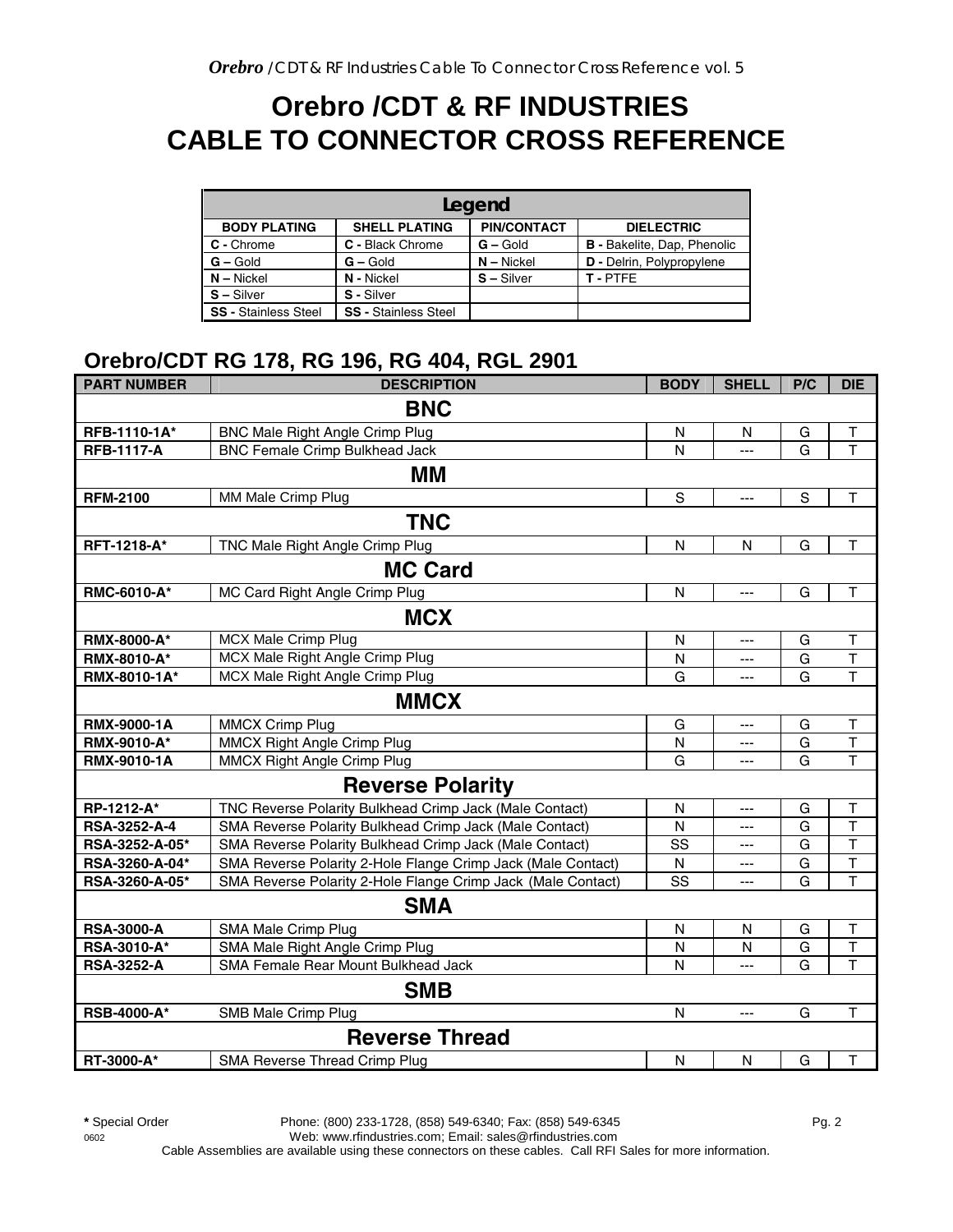### **Orebro/CDT RG 188, RG 316, RGL 316**

| <b>PART NUMBER</b> | <b>DESCRIPTION</b>                                         | <b>BODY</b>  | <b>SHELL</b>         | P/C         | <b>DIE</b>              |
|--------------------|------------------------------------------------------------|--------------|----------------------|-------------|-------------------------|
|                    | 1.0/2.3                                                    |              |                      |             |                         |
| RF123-7000-B       | 1.0/2.3 Series Male Snap-On Crimp Plug                     | N            | ---                  | G           | Τ                       |
| RF123-7001-B       | 1.0/2.3 Series Male Slide-On Crimp Plug                    | N            | ---                  | G           | $\mathsf{T}$            |
| RF123-7002-B       | 1.0/2.3 Series Male Screw-On Crimp Plug                    | N            | ---                  | G           | $\mathsf{T}$            |
| RF123-7050-1B      | 1.0/2.3 Series Female Slide-On Crimp Jack                  | G            | ---                  | G           | $\top$                  |
| RF123-7052-1B      | 1.0/2.3 Series Female Crimp Bulkhead Jack                  | G            | ---                  | G           | T                       |
|                    | <b>BNC</b>                                                 |              |                      |             |                         |
| <b>RFB-1100-B</b>  | <b>BNC Male Clamp Solder Plug</b>                          | N            | N                    | G           | T                       |
| RFB-1106-5         | BNC Male Crimp Plug (Large Ferrule)                        | N            | N                    | G           | $\mathsf T$             |
| RFB-1106-6         | <b>BNC Male Crimp Plug (Small Ferrule)</b>                 | N            | N                    | G           | $\mathsf T$             |
| <b>RFB-1110-B</b>  | BNC Male R/A Crimp Plug                                    | N            | N                    | G           | T                       |
| RFB-1116-B-03      | BNC Female Crimp Front-Mount Bulkhead Jack                 | N            | ---                  | G           | $\top$                  |
| <b>RFB-1117-BT</b> | BNC Female Crimp Rear-Mount Bulkhead, Panel Thickness .200 | N            | ---                  | G           | $\top$                  |
| RFB-1117-BT-03     | BNC Female Crimp Rear-Mount Bulkhead, Panel Thickness .140 | N            | $\scriptstyle\cdots$ | G           | $\overline{\mathsf{T}}$ |
| <b>RFB-1123-B</b>  | <b>BNC Female Crimp Socket Jack</b>                        | N            | ---                  | G           | $\mathsf T$             |
|                    | <b>FME</b>                                                 |              |                      |             |                         |
| <b>RFE-6000-B</b>  | FME Male Crimp Plug                                        | N            | N                    | G           | $\mathsf T$             |
|                    | <b>MM</b>                                                  |              |                      |             |                         |
| RFM-2100-1         | MM Male Crimp Plug                                         | S            | ---                  | $\mathbf S$ | $\mathsf T$             |
|                    | N                                                          |              |                      |             |                         |
| RFN-1005-B-03      | N Male Crimp Plug                                          | N            | N                    | G           | $\top$                  |
| RFN-1009-B-03*     | N Male Right Angle Crimp Plug, Square Body                 | N            | N                    | G           | T                       |
| RFN-1022-18        | N Female Crimp Bulkhead Rear-Mount Jack                    | N            | ---                  | G           | $\top$                  |
| RFN-1022-8         | N Female Crimp Bulkhead Rear-Mount Jack w/ O-Ring          | N            | ---                  | G           | $\overline{\mathsf{T}}$ |
| <b>RFN-1027-B</b>  | N Female Crimp Jack                                        | S            | ---                  | G           | T                       |
|                    | <b>Modified Shell TNC</b>                                  |              |                      |             |                         |
| <b>RFS-2002</b>    | Modified TNC Male Clamp Plug w/ Extended Threads           | $\mathsf{N}$ | ---                  | G           | D                       |
|                    | <b>TNC</b>                                                 |              |                      |             |                         |
| RFT-1201-1B*       | <b>TNC Male Clamp Plug</b>                                 | N            | N                    | G           | $\top$                  |
| RFT-1202-3         | <b>TNC Male Crimp Plug</b>                                 | N            | N                    | G           | D                       |
| <b>RFT-1212-B</b>  | TNC Female Crimp Rear-Mount Bulkhead                       | N            | ---                  | G           | D                       |
|                    | <b>Mini-UHF</b>                                            |              |                      |             |                         |
| <b>RFU-600-3</b>   | Mini-UHF Male Crimp Plug                                   | N            | N                    | G           | Т                       |
| RFU-600-10B*       | Mini-UHF Male Right Angle Crimp Plug                       | N            | N                    | G           | T                       |
| <b>RFU-601-3</b>   | Mini-UHF Female Crimp Jack                                 | N            | ---                  | G           | T                       |
| RFU-617-01         | Mini-UHF Female Crimp Rear-Mount Bulkhead with Hardware    | N            | ---                  | G           | D                       |
| <b>RFU-617-B</b>   | Mini-UHF Female Crimp Rear-Mount Bulkhead                  | N            | ---                  | G           | D                       |
|                    | <b>MC Card</b>                                             |              |                      |             |                         |
| RMC-6000-B*        | MC Card Straight Crimp Plug                                | N            |                      | G           | T                       |
| <b>RMC-6010-B</b>  | MC Card Right Angle Crimp Plug                             | N            | ---                  | G           | $\mathsf T$             |
|                    | <b>MCX</b>                                                 |              |                      |             |                         |
| <b>RMX-8000-B</b>  | MCX Male Crimp Plug                                        | N            | ---                  | G           | Т                       |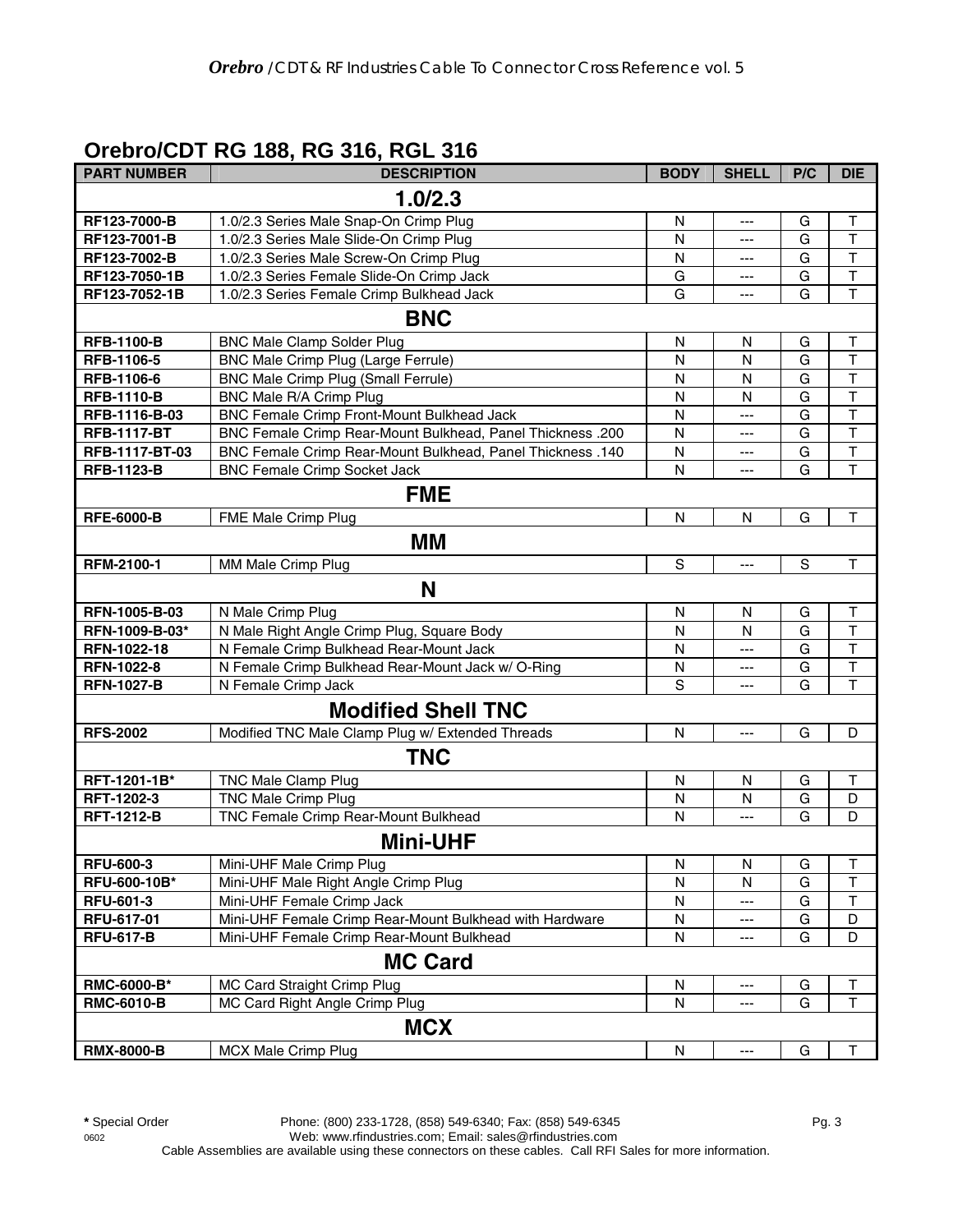#### *Orebro* /CDT & RF Industries Cable To Connector Cross Reference vol. 5

| <b>RMX-8000-1B</b> | MCX Male Crimp Plug             | G | $- - -$ | G |  |  |
|--------------------|---------------------------------|---|---------|---|--|--|
| <b>RMX-8010-B</b>  | MCX Male Right Angle Crimp Plug | N | $- - -$ | G |  |  |
| <b>RMX-8010-1B</b> | MCX Male Right Angle Crimp Plug | G | $---$   | G |  |  |
| <b>MMCX</b>        |                                 |   |         |   |  |  |
| <b>RMX-9000-1B</b> | <b>MMCX Male Crimp Plug</b>     | G | $---$   | G |  |  |

| <b>PART NUMBER</b>      | <b>DESCRIPTION</b>                                             | <b>BODY</b>  | <b>SHELL</b> | P/C | <b>DIE</b>              |  |
|-------------------------|----------------------------------------------------------------|--------------|--------------|-----|-------------------------|--|
| <b>RMX-9010-1B</b>      | MMCX Male Right Angle Crimp Plug                               | G            |              | G   | T                       |  |
| RMX-9050-1B             | MMCX Female Crimp Jack                                         | G            |              | G   | $\mathsf{T}$            |  |
| <b>Reverse Polarity</b> |                                                                |              |              |     |                         |  |
| <b>RP-1117-BT</b>       | <b>BNC Reverse Polarity Crimp Bulkhead Jack (Male Contact)</b> | N            | N            | G   | Τ                       |  |
| RP-1202-1B              | TNC Reverse Polarity Crimp Plug (Female Contact)               | ${\sf N}$    | $\mathsf{N}$ | G   | $\overline{\mathsf{T}}$ |  |
| <b>RP-1212-B</b>        | TNC Reverse Polarity Rear-Mount Crimp B/H Jack (Male Contact)  | N            | N            | G   | T                       |  |
| <b>RP-1216-B</b>        | TNC Reverse Polarity Crimp Jack (Male Contact)                 | N            | ---          | G   | T                       |  |
| <b>RP-3000-B</b>        | SMA Reverse Polarity Crimp Plug (Female Contact)               | N            | N            | G   | $\overline{\mathsf{T}}$ |  |
| RP-3000-1B              | SMA Reverse Polarity Crimp Plug (Female Contact)               | G            | G            | G   | $\overline{\mathsf{T}}$ |  |
| RP-3010-1B              | SMA Reverse Polarity Right Angle Crimp Plug (Female Contact)   | G            | G            | G   | $\mathsf T$             |  |
| RP-3050-1B              | SMA Reverse Polarity Female Crimp Jack (Male Contact)          | G            | G            | G   | $\overline{\mathsf{T}}$ |  |
| RP-3252-1B              | SMA Reverse Polarity Crimp Bulkhead Jack (Male Contact)        | G            | G            | G   | $\overline{\mathsf{T}}$ |  |
| <b>RP-4252-B</b>        | SMB Reverse Polarity Crimp Bulkhead Jack (Female Contact)      | $\mathsf{N}$ | ---          | G   | $\overline{\mathsf{T}}$ |  |
|                         | <b>SMA</b>                                                     |              |              |     |                         |  |
| <b>RSA-3000-1B</b>      | SMA Male Crimp Plug                                            | G            | G            | G   | $\sf T$                 |  |
| <b>RSA-3000-B</b>       | SMA Male Crimp Plug                                            | $\mathsf{N}$ | $\mathsf{N}$ | G   | $\overline{\mathsf{T}}$ |  |
| <b>RSA-3000-B-SS</b>    | SMA Male Crimp Plug                                            | SS           | SS           | G   | $\overline{\mathsf{T}}$ |  |
| RSA-3000-1B-03          | SMA Male Crimp Plug                                            | G            | SS           | G   | $\overline{\mathsf{T}}$ |  |
| RSA-3000-7-B*           | SMA Male Crimp Plug                                            | SS           | SS           | G   | $\overline{\mathsf{T}}$ |  |
| <b>RSA-3010-1B</b>      | SMA Male Right Angle Crimp Plug                                | G            | G            | G   | $\mathsf T$             |  |
| RSA-3010-1B-04          | SMA Male Right Angle Crimp Plug                                | G            | SS           | G   | $\overline{\mathsf{T}}$ |  |
| <b>RSA-3010-B</b>       | SMA Male Right Angle Crimp Plug                                | ${\sf N}$    | N            | G   | $\overline{\mathsf{T}}$ |  |
| <b>RSA-3010-B-SS</b>    | SMA Male Right Angle Crimp Plug                                | SS           | SS           | G   | $\overline{\mathsf{T}}$ |  |
| <b>RSA-3050-1B</b>      | SMA Female Crimp Jack                                          | G            | G            | G   | T                       |  |
| <b>RSA-3050-B</b>       | SMA Female Crimp Jack                                          | N            | N            | G   | $\overline{\mathsf{T}}$ |  |
| <b>RSA-3100-B</b>       | SMA Male Clamp Solder Plug                                     | N            | N            | G   | $\mathsf T$             |  |
| <b>RSA-3110-B</b>       | SMA Male Right Angle Clamp Plug                                | N            | N            | G   | $\mathsf T$             |  |
| <b>RSA-3252-B</b>       | SMA Female Bulkhead, W/O Gasket                                | N            | N            | G   | $\mathsf T$             |  |
| RSA-3252-B-03           | SMA Female Bulkhead, W/ Gasket                                 | N            | N            | G   | $\top$                  |  |
|                         | <b>SMB</b>                                                     |              |              |     |                         |  |
| <b>RSB-4000-B</b>       | <b>SMB Crimp Plug</b>                                          | N            | ---          | G   | Τ                       |  |
| RSB-4000-B-03           | SMB Crimp Plug (See Catalog)                                   | N            | ---          | G   | $\sf T$                 |  |
| <b>RSB-4000-1B</b>      | <b>SMB Crimp Plug</b>                                          | G            | ---          | G   | $\mathsf T$             |  |
| <b>RSB-4010-B</b>       | SMB Right Angle Crimp Plug                                     | N            | ---          | G   | T                       |  |
| <b>RSB-4010-1B</b>      | SMB Right Angle Crimp Plug                                     | G            | ---          | G   | T                       |  |
| <b>RSB-4050-B</b>       | SMB Crimp Jack                                                 | N            | ---          | G   | $\overline{\mathsf{T}}$ |  |
| <b>RSB-4050-1B</b>      | SMB Crimp Jack                                                 | G            | ---          | G   | Τ                       |  |
| <b>RSB-4055-1B</b>      | SMB Right Angle Crimp Jack                                     | G            | ---          | G   | T                       |  |
| <b>RSB-4100-B</b>       | SMB Clamp Plug                                                 | N            |              | G   | T                       |  |
| <b>RSB-4252-B</b>       | SMB Jack, Crimp Bulkhead, Rear-Mount, W/ D-Flat                | N            | ---          | G   | Т                       |  |
|                         | <b>Reverse Thread</b>                                          |              |              |     |                         |  |
| RT-3252-1B-04           | SMA Reverse Thread Female Crimp                                | N            | ---          | G   | Т                       |  |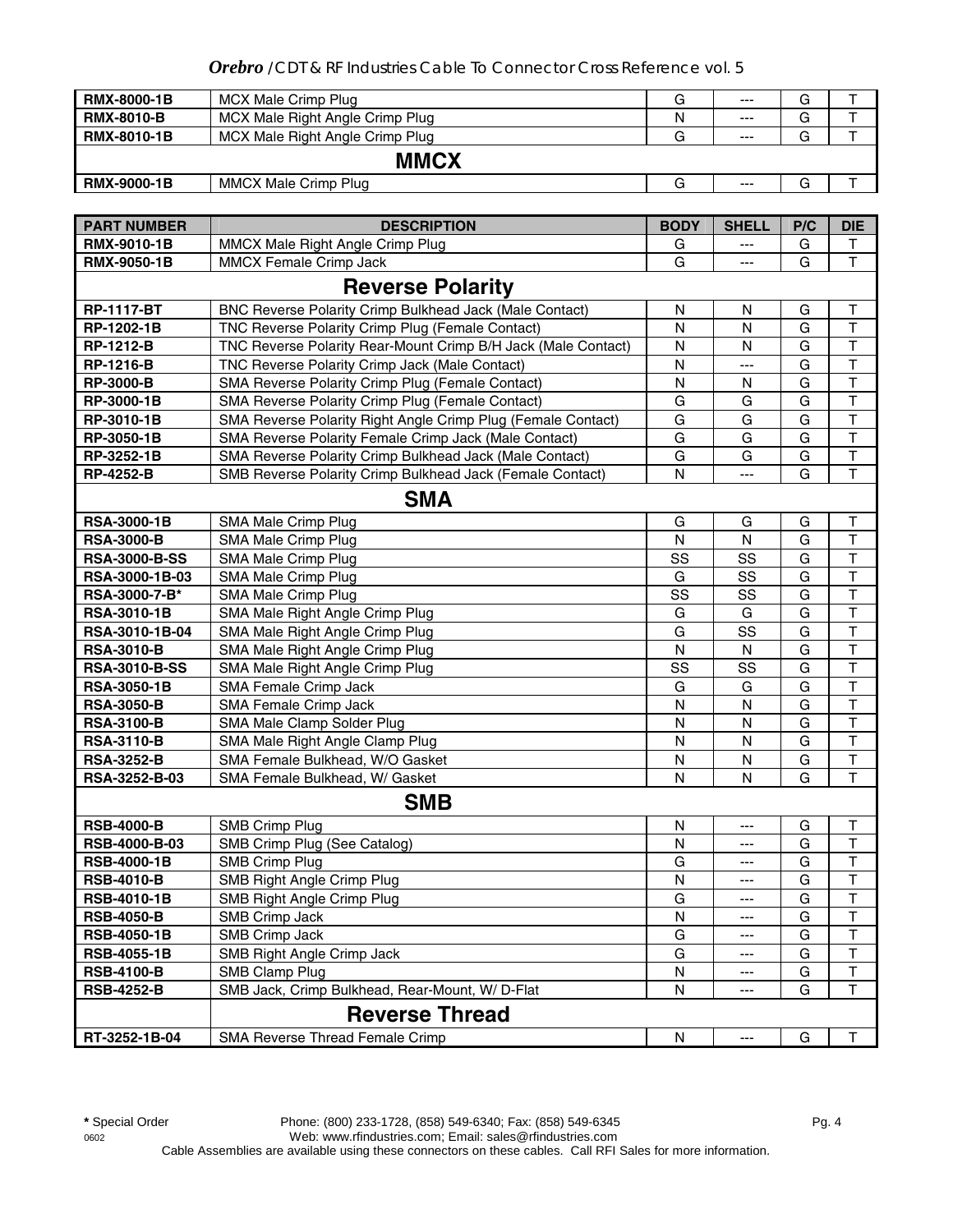## **Orebro/CDT RG 316 DS**

| <b>PART NUMBER</b> | <b>DESCRIPTION</b>                        | <b>BODY</b> | <b>SHELL</b> | P/C | <b>DIE</b> |
|--------------------|-------------------------------------------|-------------|--------------|-----|------------|
|                    | 1.0/2.3                                   |             |              |     |            |
| RF123-7000-B       | 1.0/2.3 Series Male Snap-On Crimp Plug    | N           | N            | G   |            |
| RF123-7001-B       | 1.0/2.3 Series Male Slide-On Crimp Plug   | Ν           | N            | G   |            |
| RF123-7002-B       | 1.0/2.3 Series Male Screw-On Crimp Plug   | N           | N            | G   |            |
| RF123-7050-1B      | 1.0/2.3 Series Female Slide-On Crimp Jack | G           | $---$        | G   |            |
| RF123-7052-1B      | 1.0/2.3 Series Female Bulkhead Crimp Jack | G           | $---$        | G   |            |

| <b>PART NUMBER</b>   | <b>DESCRIPTION</b>                                         | <b>BODY</b> | <b>SHELL</b>              | P/C | <b>DIE</b>              |
|----------------------|------------------------------------------------------------|-------------|---------------------------|-----|-------------------------|
|                      | <b>BNC</b>                                                 |             |                           |     |                         |
| RFB-1106-5B1         | BNC Male Crimp Plug (Large Ferrule)                        | N           | N                         | G   | $\mathsf T$             |
| <b>RFB-1117-B1-T</b> | BNC Female Crimp Rear-Mount Bulkhead, .200 Panel Thickness | N           | ---                       | G   | $\top$                  |
| RFB-1123-B1          | <b>BNC Female Crimp Socket Jack</b>                        | N           | $---$                     | G   | $\mathsf T$             |
|                      | N                                                          |             |                           |     |                         |
| RFN-1005-B1-03       | N Male Crimp                                               | N           | N                         | G   | $\top$                  |
| RFN-1009-B1-03       | N Male Right Angle Crimp Square Body                       |             |                           |     |                         |
| RFN-1022-8-B1        | N Female Chassis Connector; Bulkhead Rear Mount Crimp      | N           | $---$                     | G   | T                       |
| <b>RFN-1027-B1</b>   | N Female Crimp                                             | S           | ---                       | G   | T                       |
|                      | <b>TNC</b>                                                 |             |                           |     |                         |
| RFT-1201-B1          | TNC Male Clamp Plug                                        | N           | N                         | G   | $\mathsf T$             |
| RFT-1202-3B1         | TNC Male Crimp Plug                                        | N           | N                         | G   | D                       |
| RFT-1212-B1          | TNC Female Crimp Bulkhead Jack                             | N           | $\overline{a}$            | G   | D                       |
|                      | <b>Mini-UHF</b>                                            |             |                           |     |                         |
| <b>RFU-600-3B1</b>   | Mini-UHF Male Crimp Plug                                   | N           | N                         | G   | $\mathsf T$             |
| <b>RFU-601-B1</b>    | Mini-UHF Female Crimp Jack                                 | N           | ---                       | G   | $\overline{\mathsf{T}}$ |
| <b>RFU-617-B1</b>    | Mini-UHF Female Crimp Bulkhead Jack                        | N           | ---                       | G   | $\overline{1}$          |
|                      | <b>MCX</b>                                                 |             |                           |     |                         |
| <b>RMX-8000-B</b>    | <b>MCX Male Crimp Plug</b>                                 | N           | ---                       | G   | $\mathsf T$             |
| RMX-8000-1B          | <b>MCX Male Crimp Plug</b>                                 | G           | ---                       | G   | $\overline{\mathsf{T}}$ |
|                      | <b>MCX</b>                                                 |             |                           |     |                         |
| <b>RMX-8010-B</b>    | MCX Male Right Angle Crimp Plug                            | N           | $---$                     | G   | T                       |
| RMX-8010-1B          | MCX Male Right Angle Crimp Plug                            | G           | ---                       | G   | $\overline{\mathsf{T}}$ |
|                      | <b>MMCX</b>                                                |             |                           |     |                         |
| RMX-9000-1B          | MMCX Male Straight Crimp Plug                              | G           | $---$                     | G   | T                       |
| RMX-9010-1B          | MMCX Male Right Angle Crimp Plug                           | G           | $\qquad \qquad -\qquad -$ | G   | $\top$                  |
| <b>RMX-9050-1B</b>   | MMCX Female Crimp Jack                                     | G           | ---                       | G   | $\mathsf T$             |
|                      | <b>Reverse Polarity</b>                                    |             |                           |     |                         |
| RP-1202-1B1          | TNC Reverse Polarity Crimp Plug (Female Contact)           | N           | N                         | G   | $\mathsf T$             |
| RP-1212-B1           | TNC Reverse Polarity Bulkhead Crimp Jack (Male Contact)    | N           | $---$                     | G   | $\top$                  |
| RP-3000-B1           | SMA Reverse Polarity Crimp Plug (Female Contact)           | N           | ---                       | G   | $\mathsf T$             |
| RP-3252-1B1          | SMA Reverse Polarity Bulkhead Crimp Jack (Male Contact)    | G           | ---                       | G   | $\mathsf{T}$            |
|                      | <b>SMA</b>                                                 |             |                           |     |                         |
| RSA-3000-1B1         | SMA Male Crimp Plug                                        | G           | G                         | G   | Т                       |
| <b>RSA-3000-B1</b>   | SMA Male Crimp Plug                                        | N           | N                         | G   | T                       |
| RSA-3010-1B1         | SMA Male Right Angle Crimp Plug                            | G           | G                         | G   | T                       |
| <b>RSA-3010-B1</b>   | SMA Male Right Angle Crimp Plug                            | ${\sf N}$   | N                         | G   | T                       |
| RSA-3050-1B1         | SMA Female Crimp Jack                                      | G           | ---                       | G   | T                       |
| <b>RSA-3050-B1</b>   | SMA Female Crimp Jack                                      | N           | ---                       | G   | Т                       |

**\*** Special Order Phone: (800) 233-1728, (858) 549-6340; Fax: (858) 549-6345 Pg. 5

0602 Web: www.rfindustries.com; Email: sales@rfindustries.com

Cable Assemblies are available using these connectors on these cables. Call RFI Sales for more information.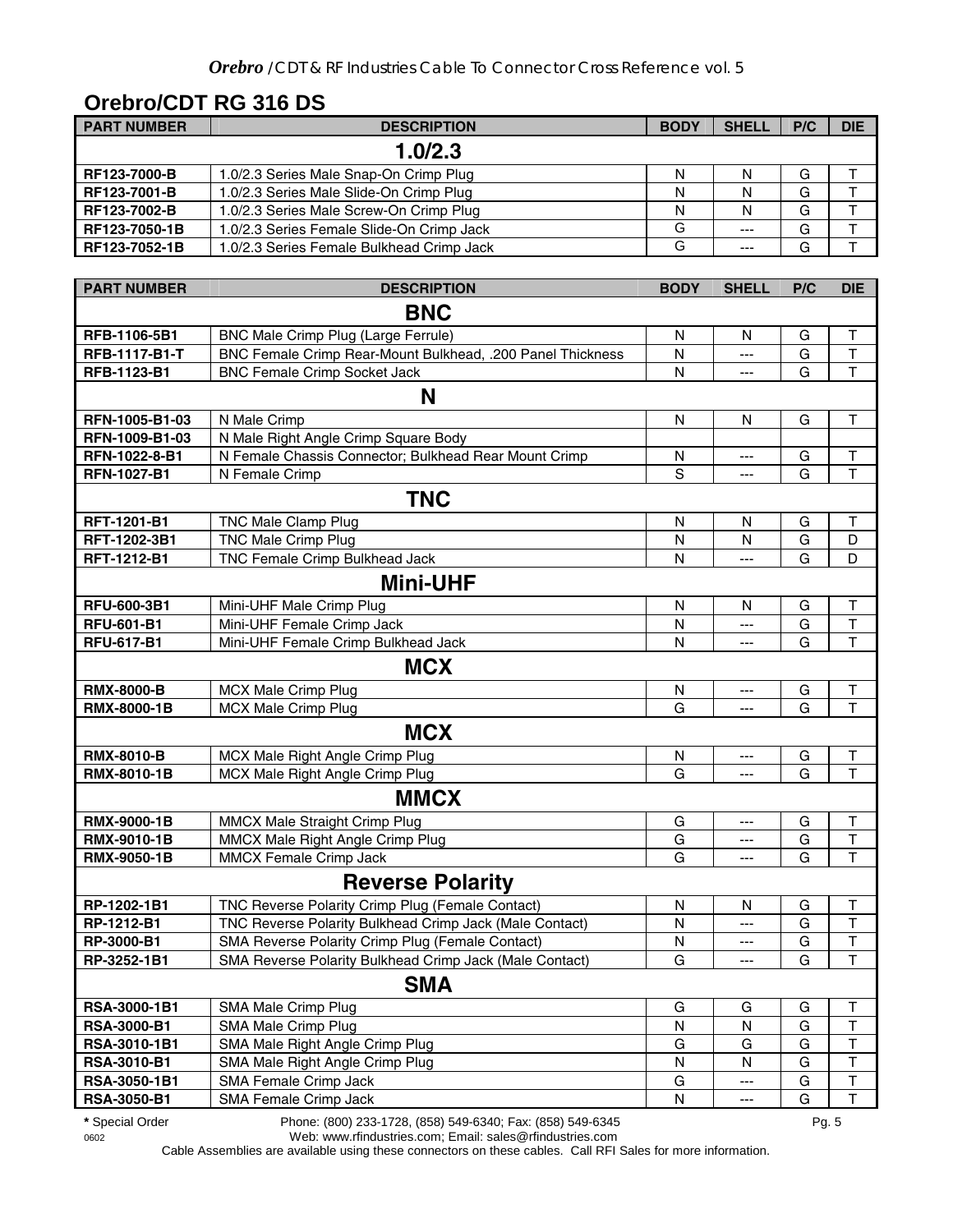*Orebro* /CDT & RF Industries Cable To Connector Cross Reference vol. 5

| <b>RSA-3100-B</b>   | SMA Clamp Solder Plug, for RG-174/U & RG-316/U Double Shield | N           | N            | G   | т          |  |
|---------------------|--------------------------------------------------------------|-------------|--------------|-----|------------|--|
| <b>RSA-3110-B</b>   | SMA R/A Crimp Plug, for RG-174/U & RG-316/U Double Shield    | N           | N            | G   |            |  |
| <b>RSA-3252-1B1</b> | SMA Female Rear-Mount Bulkhead, W/O Gasket                   | G           | ---          | G   |            |  |
| <b>RSA-3252-B1</b>  | SMA Female Rear-Mount Bulkhead, W/O Gasket                   | N           | ---          | G   |            |  |
|                     | <b>SMB</b>                                                   |             |              |     |            |  |
| <b>RSB-4000-1B1</b> | SMB Plug                                                     | G           | ---          | G   |            |  |
| <b>RSB-4000-B1</b>  | SMB Plug                                                     | N           | ---          | G   |            |  |
| <b>RSB-4010-1B1</b> | SMB R/A Plug                                                 | G           | ---          | G   |            |  |
| <b>RSB-4010-B1</b>  | SMB R/A Plug                                                 | N           | ---          | G   |            |  |
| <b>RSB-4050-1B1</b> | <b>SMB Crimp Jack</b>                                        | G           | ---          | G   |            |  |
| <b>RSB-4050-B1</b>  | SMB Crimp Jack                                               | N           | ---          | G   |            |  |
| <b>RSB-4252-B1</b>  | SMB Jack, Crimp Bulkhead, Rear Mount, W/D-Flat               | N           | ---          | G   |            |  |
| <b>PART NUMBER</b>  | <b>DESCRIPTION</b>                                           | <b>BODY</b> | <b>SHELL</b> | P/C | <b>DIE</b> |  |
|                     | <b>Reverse Thread</b>                                        |             |              |     |            |  |
| RT-3252-1B1-04      | SMA Reverse Thread Female, Crimp Bulkhead, Rear Mount Jack   | N           | ---          | G   |            |  |

## **Orebro/CDT RG 142, RG 400**

| <b>PART NUMBER</b>   | <b>DESCRIPTION</b>                                                                    | <b>SHELL</b>   | <b>BODY</b>    | P/C            | <b>DIE</b>              |  |  |  |
|----------------------|---------------------------------------------------------------------------------------|----------------|----------------|----------------|-------------------------|--|--|--|
|                      | <b>BNC</b>                                                                            |                |                |                |                         |  |  |  |
| RFB-1100-2           | <b>BNC Male Clamp Plug</b>                                                            | $\mathsf{N}$   | $\mathsf{N}$   | G              | D                       |  |  |  |
| <b>RFB-1100-2ST</b>  | <b>BNC Male Clamp Plug</b>                                                            | S              | S              | G              | $\overline{\mathsf{T}}$ |  |  |  |
| <b>RFB-1102-T</b>    | <b>BNC Male Solderless Clamp Plug</b>                                                 | N              | N              | $\overline{s}$ | $\overline{\mathsf{T}}$ |  |  |  |
| <b>RFB-1106-C1ST</b> | <b>BNC Male Crimp Plug</b>                                                            | S              | S              | $\overline{G}$ | $\overline{\mathsf{T}}$ |  |  |  |
| <b>RFB-1106-2TC1</b> | <b>BNC Male Crimp Plug</b>                                                            | N              | N              | G              | $\overline{\mathsf{T}}$ |  |  |  |
| <b>RFB-1106-C1</b>   | <b>BNC Male Crimp</b>                                                                 | N              | $\mathsf{N}$   | G              | D                       |  |  |  |
| RFB-1110-C-04        | <b>BNC Male Right Angle Clamp Plug</b>                                                | S              | S              | G              | $\mathsf T$             |  |  |  |
| RFB-1110-C1          | BNC Male Right Angle Crimp Plug, RG-55                                                | N              | N              | G              | $\overline{\mathsf{T}}$ |  |  |  |
| <b>RFB-1117-C1</b>   | <b>BNC Female Crimp Rear Mount Bulkhead Jack</b>                                      | $\mathsf{N}$   | ---            | G              | D                       |  |  |  |
| RFB-1123-C1          | <b>BNC Female Crimp</b>                                                               | $\mathsf{N}$   | $---$          | G              | $\overline{\mathsf{T}}$ |  |  |  |
| <b>7/16 Din</b>      |                                                                                       |                |                |                |                         |  |  |  |
| RFD-1600-2-C1        | 7/16 Din Male Clamp Plug Combo Straight or Right Angle                                | $\mathbf S$    | $\mathbf S$    | S              | $\mathsf T$             |  |  |  |
| RFD-1605-2-C1        | 7/16 Din Male Crimp Plug Combo Straight or Right Angle                                | $\mathbf S$    | S              | S              | $\overline{\mathsf{T}}$ |  |  |  |
| RFD-1611-2-C1*       | 7/16 Din Male Crimp Rear Mount Bulkhead Plug                                          | $\mathbf S$    | S              | $\overline{s}$ | $\overline{\mathsf{T}}$ |  |  |  |
| RFD-1625-2-C1        | 7/16 Din Female Clamp Jack Combo Straight or Right Angle                              | $\overline{s}$ | $\overline{a}$ | S              | $\overline{\mathsf{T}}$ |  |  |  |
| RFD-1630-2-C1        | 7/16 Din Female Crimp Jack Combo Straight or Right Angle                              | $\mathbf S$    | ---            | $\overline{S}$ | $\mathsf T$             |  |  |  |
| RFD-1641-2-C1*       | 7/16 Din Female 4-Hole Flange Panel Mount Clamp Jack Combo                            | S              | ---            | S              | $\overline{\mathsf{T}}$ |  |  |  |
|                      | Straight or Right Angle                                                               |                |                |                |                         |  |  |  |
| RFD-1642-2-C1*       | 7/16 Din Female 4-Hole Flange Panel Mount Crimp Jack Combo<br>Straight or Right Angle | S              | $---$          | S              | T                       |  |  |  |
|                      | N                                                                                     |                |                |                |                         |  |  |  |
| <b>RFN-1000-N</b>    | N Male Clamp Plug                                                                     | N              | N              | G              | $\mathsf T$             |  |  |  |
| <b>RFN-1000-1S</b>   | N Male Clamp Plug                                                                     | S              | S              | G              | $\overline{\mathsf{T}}$ |  |  |  |
| <b>RFN-1001-S</b>    | N Male Solder Plug                                                                    | S              | S              | G              | $\mathsf{T}$            |  |  |  |
| <b>RFN-1005-C1</b>   | N Male Crimp Plug                                                                     | $\mathbf S$    | N              | G              | $\overline{\mathsf{T}}$ |  |  |  |
| RFN-1005-3C1         | N Male Crimp Plug                                                                     | $\mathbf S$    | S              | G              | T                       |  |  |  |
| RFN-1005-5C1         | N Male Quick Disconnect Crimp Plug                                                    | S              | S              | G              | $\mathsf{T}$            |  |  |  |
| <b>RFN-1009-C1</b>   | N Male R/A Crimp Plug                                                                 | S              | $\overline{s}$ | G              | $\overline{\mathsf{T}}$ |  |  |  |
| RFN-1021-6           | N Female 4-Hole Flange Panel Mount Clamp Jack                                         | S              | ---            | G              | $\overline{\mathsf{T}}$ |  |  |  |
| RFN-1022-8-C1        | N Female Crimp, Rear Mount Bulkhead, RG-142/U                                         | N              | ---            | G              | $\overline{\mathsf{T}}$ |  |  |  |
| RFN-1025-1           | N Female Clamp Jack                                                                   | S              | ---            | G              | $\overline{\mathsf{T}}$ |  |  |  |
| <b>RFN-1027-C1</b>   | N Female Crimp Jack                                                                   | S              | ---            | G              | T                       |  |  |  |

0602 Web: www.rfindustries.com; Email: sales@rfindustries.com Cable Assemblies are available using these connectors on these cables. Call RFI Sales for more information.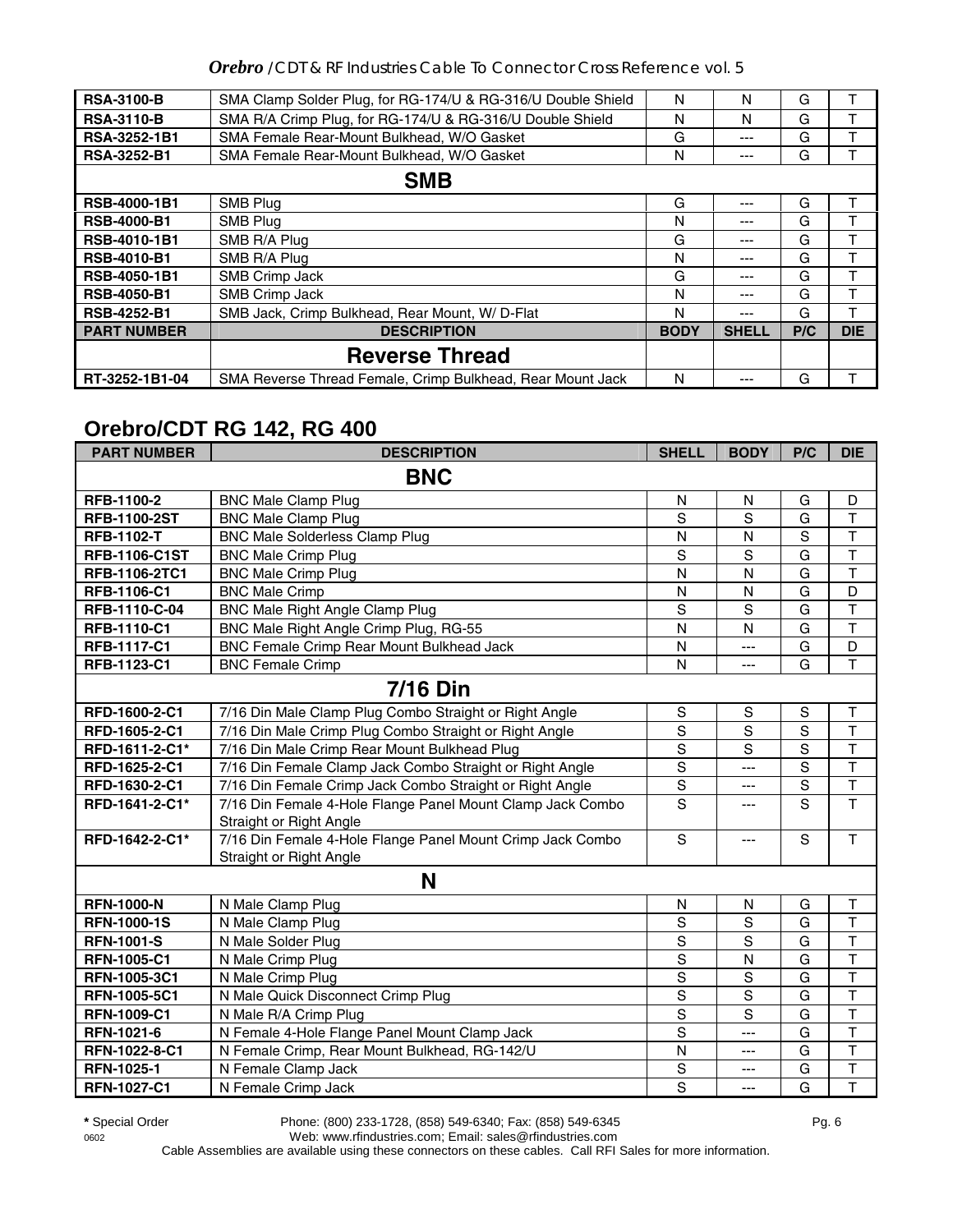|                    | <b>TNC</b>                                                    |               |                |                |                         |
|--------------------|---------------------------------------------------------------|---------------|----------------|----------------|-------------------------|
| <b>RFT-1200</b>    | TNC Male Clamp Plug                                           | N             | N              | G              | Т                       |
| RFT-1202-C1        | TNC Male Crimp Plug                                           | N             | N              | G              | D                       |
| RFT-1202-2TC1      | TNC Male Crimp, RG-142/U                                      | N             | N              | G              | $\mathsf T$             |
| RFT-1212-C1        | TNC Female Crimp Bulkhead Jack, Rear Mount with D-Flat & O-   | N             | ---            | G              | D                       |
|                    | Ring                                                          |               |                |                |                         |
| RFT-1216-C1        | TNC Female Crimp Jack                                         | $\mathsf{N}$  | $\overline{a}$ | G              | D                       |
| RFT-1218-C1        | TNC Male R/A Crimp Plug                                       | N             | N              | G              | T                       |
|                    | <b>UHF</b>                                                    |               |                |                |                         |
| <b>RFU-500</b>     | UHF Solder Plug, PL-259                                       | ${\mathsf S}$ | N              | $\mathbf S$    | Dap                     |
| <b>RFU-501</b>     | UHF Solder Plug, PL-259                                       | S             | S              | $\overline{s}$ | т                       |
| <b>RFU-505-C1</b>  | <b>UHF Male Crimp</b>                                         | N             | N              | $\overline{s}$ | Dap                     |
| <b>RFU-520</b>     | <b>UHF Female Clamp Jack</b>                                  | N             | ---            | $\overline{s}$ | T                       |
| <b>PART NUMBER</b> | <b>DESCRIPTION</b>                                            | <b>SHELL</b>  | <b>BODY</b>    | P/C            | <b>DIE</b>              |
| <b>RFU-530</b>     | Reducer/Adapter, Use with RFU-500 & 501; UG-175/U             | ---           | N              | $---$          | ---                     |
| <b>RFU-530-S</b>   | Reducer/Adapter, Use with RFU-500 & 501; UG-175/U             | ---           | S              | ---            | ---                     |
| <b>RFU-530-Z*</b>  | Reducer/Adapter, Use with RFU-500 & 501; UG-175/U             | ---           | N              | ---            | ---                     |
|                    | <b>Mini-UHF</b>                                               |               |                |                |                         |
| RFU-600-1C1        | Mini-UHF Male Crimp Plug                                      | N             | N              | G              | D                       |
| <b>RFU-600-6C1</b> | Mini-UHF Male Crimp Plug                                      | N             | N              | $\mathbf S$    | D                       |
| RFU-600-10C1       | Mini-UHF Male R/A Crimp Plug                                  | N             | N              | G              | $\top$                  |
| <b>RFU-601-C1</b>  | Mini-UHF Female Crimp Jack, Die-cast Zinc                     | N             | ---            | S              | D                       |
|                    | <b>Reverse Polarity</b>                                       |               |                |                |                         |
| RP-1005-C1         | N Reverse Polarity Crimp Plug (Female Contact)                | $\mathsf{N}$  | $\mathsf{N}$   | G              | $\mathsf T$             |
| RP-1202-C1         | TNC Reverse Polarity Crimp Plug (Female Contact)              | N             | N              | G              | $\overline{\mathsf{T}}$ |
| RP-1212-C1         | TNC Reverse Polarity Rear Mount B/H Crimp Jack (Male Contact) | N             | ---            | G              | $\overline{\mathsf{T}}$ |
| RP-3000-C1         | SMA Reverse Polarity Crimp Plug (Female Contact)              | N             | N              | G              | T                       |
| RP-3000-1C1        | SMA Reverse Polarity Crimp Plug (Female Contact)              | G             | G              | G              | $\overline{\mathsf{T}}$ |
| RP-3010-1C1        | SMA Reverse Polarity Right Angle Crimp Plug (Female Contact)  | G             | G              | G              | $\overline{\mathsf{T}}$ |
| RP-3050-1C1        | SMA Reverse Polarity Female Crimp Jack (Male Contact)         | G             | $\overline{a}$ | G              | T                       |
| RP-3252-1C1        | SMA Reverse Polarity Bulkhead Crimp Jack (Male Contact)       | G             | ---            | G              | $\mathsf T$             |
|                    | <b>SMA</b>                                                    |               |                |                |                         |
| <b>RSA-3000-C1</b> | SMA Male Crimp Plug                                           | N             | N              | G              | $\top$                  |
| RSA-3010-1C1       | SMA Male Right Angle Crimp                                    | G             | G              | G              | $\top$                  |
| RSA-3010-C1        | SMA Male Right Angle Crimp                                    | N             | N              | G              | $\top$                  |
| <b>RSA-3050-C1</b> | SMA Female Crimp Jack                                         | N             | ---            | G              | Т                       |
| <b>RSA-3100-C</b>  | SMA Male Clamp Plug                                           | N             | N              | G              | T                       |
| <b>RSA-3110-C</b>  | SMA Male Right Angle Clamp Plug                               | N             | N              | G              | Τ                       |
| RSA-3252-1C1       | SMA Female Crimp Rear Mount Bulkhead Jack                     | G             | ---            | G              | T                       |
| <b>RSA-3252-C1</b> | SMA Female Crimp Rear Mount Bulkhead Jack                     | N             | $---$          | G              | $\mathsf{T}$            |
|                    | <b>Reverse Thread</b>                                         |               |                |                |                         |
| RT-1005-C1         | N Reverse Thread Male Crimp Plug                              | N             | N              | G              | Т                       |
| RT-1009-C1-03      | N Reverse Thread Male Right Angle Crimp Plug                  | N             | N              | G              | $\top$                  |
| <b>RT-1200-C</b>   | TNC Reverse Thread Male Crimp Plug                            | N             | N              | G              | $\mathsf T$             |
| RT-1202-C1         | TNC Reverse Thread Male Crimp Plug                            | N             | N              | G              | $\sf T$                 |
| RT-3000-1C1        | SMA Reverse Thread Male Crimp Plug                            | G             | G              | G              | $\mathsf T$             |

## **Orebro/CDT RG 179, RG 187, RGL 179**

| <b>PART NUMBER</b> | <b>DESCRIPTION</b> | <b>BODY</b> | <b>SHELL</b> | P/C | <b>DIE</b> |
|--------------------|--------------------|-------------|--------------|-----|------------|
|                    | <b>BNC</b>         |             |              |     |            |
|                    |                    |             |              |     |            |

**\*** Special Order Phone: (800) 233-1728, (858) 549-6340; Fax: (858) 549-6345 Pg. 7

Web: www.rfindustries.com; Email: sales@rfindustries.com

Cable Assemblies are available using these connectors on these cables. Call RFI Sales for more information.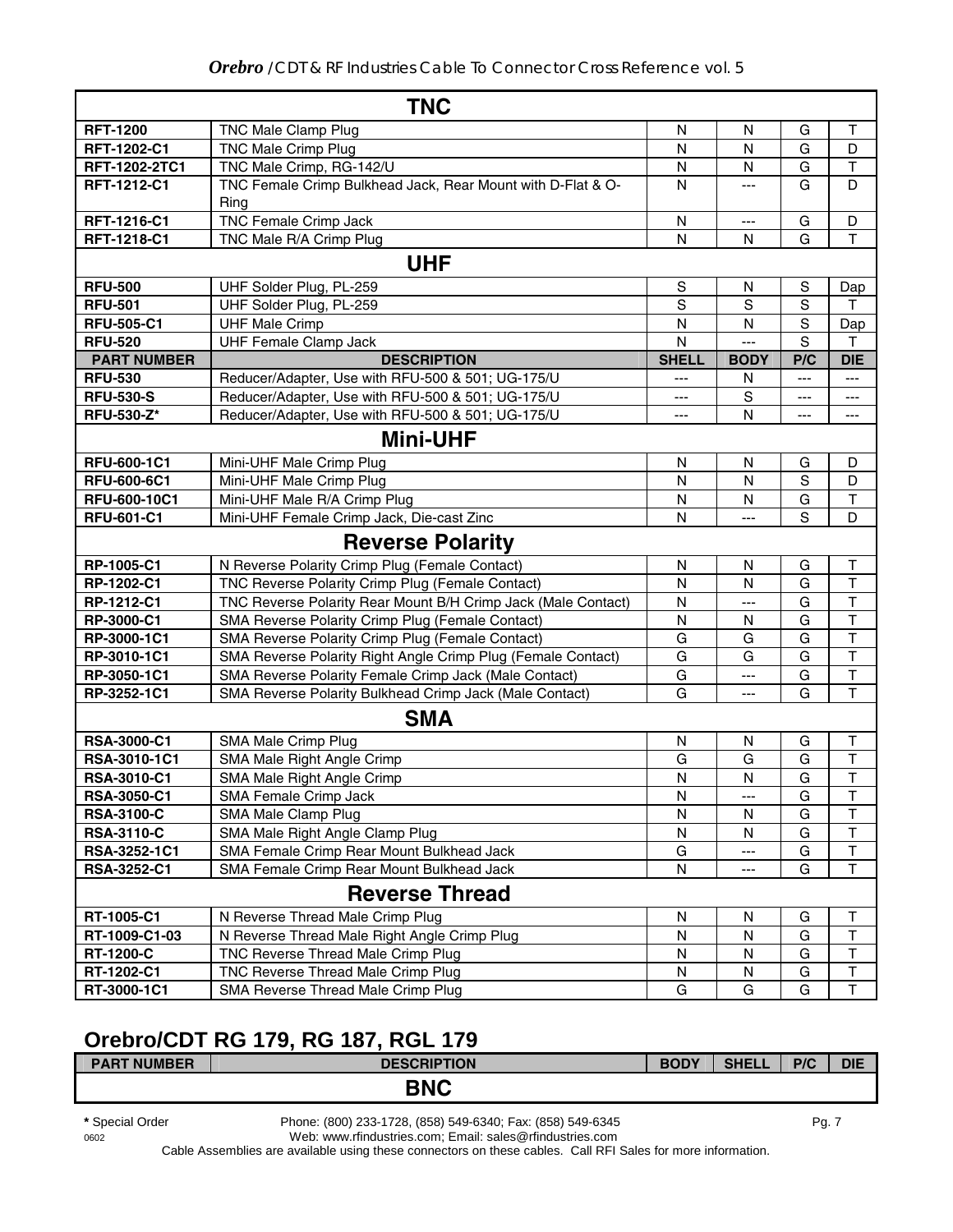*Orebro* /CDT & RF Industries Cable To Connector Cross Reference vol. 5

| <b>RFB-1707-S</b>  | <b>BNC Male Crimp Plug</b>                            | N | N     | G |   |  |  |  |
|--------------------|-------------------------------------------------------|---|-------|---|---|--|--|--|
| <b>RFB-1710-S*</b> | <b>BNC Male Right Angle Crimp Plug</b>                | N | N     | G | D |  |  |  |
| <b>RFB-1717-S</b>  | BNC Female Crimp Rear Mount Bulkhead Jack             | N |       | G |   |  |  |  |
| <b>RFB-1724-S</b>  | <b>BNC Female Crimp Jack</b>                          | N |       | G |   |  |  |  |
| Mini-SMB 75 Ohm    |                                                       |   |       |   |   |  |  |  |
| RSB-200-1-179      | SMB Crimp Plug, for RG-179/U Only                     | G | $---$ | G |   |  |  |  |
| RSB-210-1-179      | SMB Right Angle Crimp Plug, for RG-179/U Only         | G | ---   | G |   |  |  |  |
| RSB-220-1-179      | SMB Crimp Jack, for RG-179/U Only                     | G |       | G |   |  |  |  |
| RSB-221-1-179      | SMB Bulkhead Crimp Jack, for RG-179/U Only            | G | ---   | G |   |  |  |  |
| SMB 75 Ohm         |                                                       |   |       |   |   |  |  |  |
| RSB-300-1-179      | SMB Crimp Plug, for RG-179/U Only                     | G |       | G |   |  |  |  |
| RSB-301-179        | SMB Crimp Plug, with Locking Shell, for RG-179/U Only | N |       | G |   |  |  |  |
| RSB-310-1-179      | SMB Right Angle Crimp Plug, for RG-179/U Only         | G |       | G |   |  |  |  |

### **Orebro/CDT RG 179 DS, RG 180**

| <b>PART NUMBER</b>     | <b>DESCRIPTION</b>                        | <b>BODY</b> | <b>SHELL</b> | P/C | <b>DIE</b> |  |  |  |
|------------------------|-------------------------------------------|-------------|--------------|-----|------------|--|--|--|
| <b>BNC</b>             |                                           |             |              |     |            |  |  |  |
| <b>RFB-1707-S1</b>     | <b>BNC Male Crimp Plug</b>                | N           | N            | G   |            |  |  |  |
| <b>RFB-1710-S1</b>     | BNC Male R/A Crimp Plug                   | N           | N            | G   |            |  |  |  |
| <b>RFB-1717-S1</b>     | BNC Female Crimp Rear Mount Bulkhead Jack | N           | ---          | G   | т          |  |  |  |
| <b>RFB-1724-S1</b>     | <b>BNC Female Crimp Jack</b>              | N           | ---          | G   |            |  |  |  |
|                        | Mini-SMB 75 Ohm                           |             |              |     |            |  |  |  |
| <b>RSB-200-1-179DS</b> | Mini-SMB Crimp Plug                       | G           | ---          | G   |            |  |  |  |
| <b>RSB-210-1-179DS</b> | Mini-SMB Right Angle Crimp Plug           | G           | ---          | G   | т          |  |  |  |
| <b>RSB-220-1-179DS</b> | Mini-SMB Crimp Jack                       | G           | ---          | G   |            |  |  |  |
| RSB-221-1-179DS        | Mini-SMB Crimp Jack                       | G           | ---          | G   |            |  |  |  |
|                        | SMB 75 Ohm                                |             |              |     |            |  |  |  |
| <b>RSB-300-1-179DS</b> | SMB Crimp Plug                            | G           | ---          | G   |            |  |  |  |
| <b>RSB-301-179DS</b>   | SMB Crimp Plug, with Locking Shell        | N           | ---          | G   |            |  |  |  |
| <b>RSB-310-1-179DS</b> | SMB Right Angle Crimp Plug                | G           | ---          | G   |            |  |  |  |

**Cable assemblies using any Orebro /CDT cable with any standard RF connector listed here are available in any specified length with short lead times. All flexible crimp cable assemblies are fabricated with soldered center contacts and adhesive lined shrink tubing for additional cable retention and strain relief.** 

**More cable to connector cross references are available which include: Alpha, Antenna Specialist, BICCGeneral, Belden, Carol, Comm/Scope, Cushcraft Ultralink, CCI/Intercomp, Daburn, Dearborn, General/Guardian, GEPCO, Harbour Industries, Haverhill, Manhattan CDT, Micro-Coax, Military, National, Remee, Saxton, Standard Wire, Thermax CDT, Times Microwave, WestPenn CDT.** 

**Regarding any requirement you may have, please contact RF Industries at the following address:**

7610 Miramar Road, San Diego, CA 92126-4202 (858) 549-6340 (800) 233-1728 Fax: (858) 549-6345